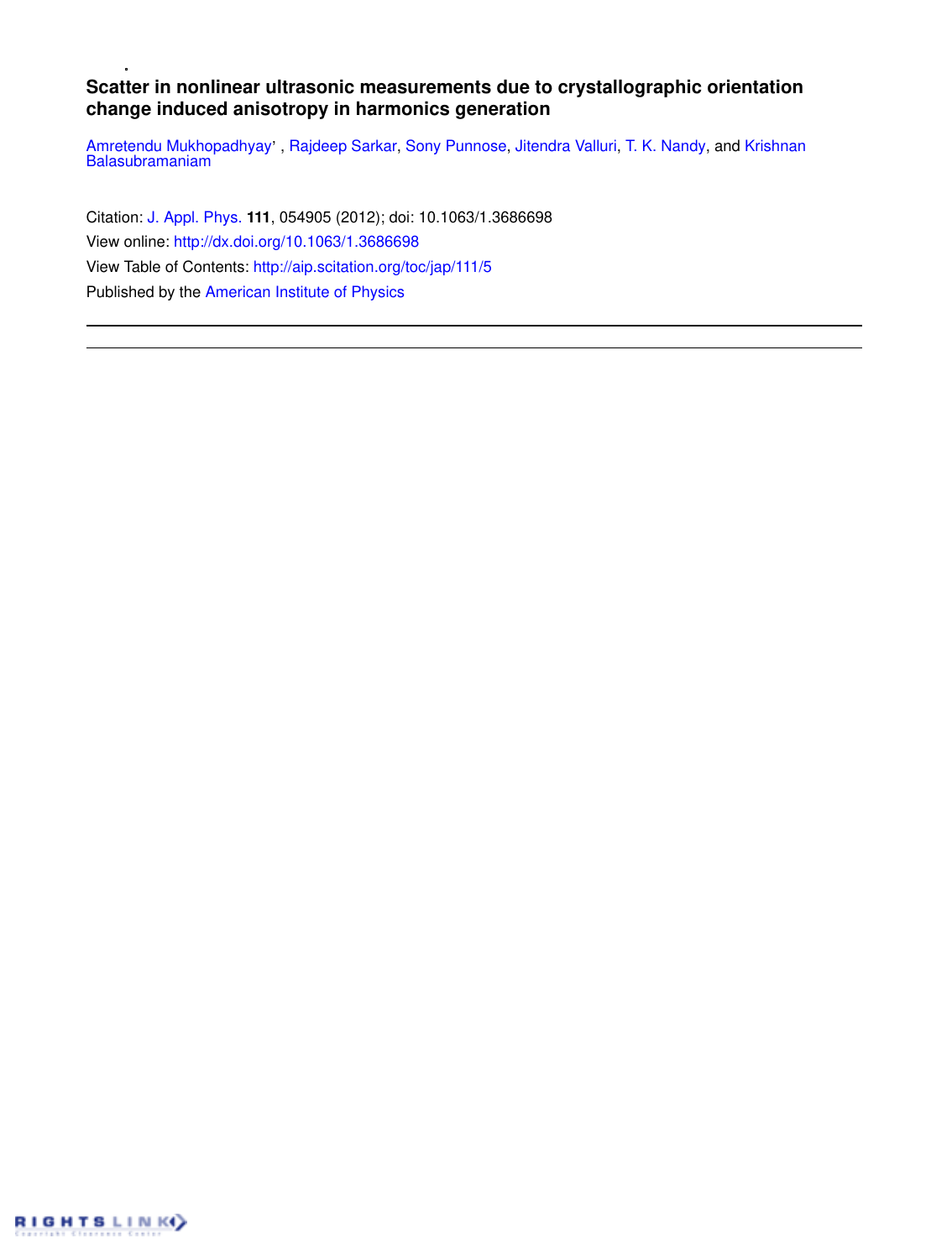# Scatter in nonlinear ultrasonic measurements due to crystallographic orientation change induced anisotropy in harmonics generation

Amretendu Mukhopadhyay, $^{1, a)}$  Rajdeep Sarkar, $^{1}$  Sony Punnose, $^{1}$  Jitendra Valluri, $^{2}$ T. K. Nandy, $^1$  and Krishnan Balasubramaniam $^2$ 

 $1$ Defence Metallurgical Research Laboratory, Kanchanbagh, Hyderabad-500058, India <sup>2</sup>Centre for Nondestructive Evaluation, Indian Institute of Technology, Chennai-600036, India

(Received 1 May 2011; accepted 26 January 2012; published online 2 March 2012)

Present study endeavors to establish the physical basis of an unprecedented trend in scatter, observed in nonlinear ultrasonic (NLU) parameter, associated with varying degree of crystallographic orientation change across crystallites in a polycrystalline material. It is shown that this scatter arises due to anisotropy in harmonics generation as a result of orientation change of slip systems in polycrystals with respect to the wave propagation direction. A near  $\alpha$  titanium alloy has been taken as a model alloy to demonstrate this effect of crystallographic orientation change vis-a`-vis change in the orientation of slip systems. Scale of crystal orientation change is shown to have a strong correlation with the degree of scatter in NLU measurements. Further, the study establishes the dominating effect of the scale of crystalline orientation change on harmonics generation as compared to variation in other microstructural parameters such as dislocation density, interface structure etc. Frequency distribution analysis of the scatter indicates that the distribution depends on the colony size which exhibits a linear correlation with standard deviation value. The dislocation string vibration model has been extended for harmonics generation in polycrystalline aggregates to explain the trend in the scatter during measurement of NLU parameter in the material. © 2012 American Institute of Physics. [doi:10.1063/1.3686698]

### I. INTRODUCTION

Sinusoidal ultrasonic wave of a particular frequency gets progressively distorted while propagating through a material in the presence of various possible sources of nonlinearity. Different parts of the wave travels with different phase velocities causing a change in the shape of the particle velocity waveform which is characterized by the growth of harmonics. In early studies, the phenomenon of harmonics generation was employed as a technique mainly for the determination of the higher order elastic constants of crystals.<sup>1,2</sup> Of late, the technique is also being used to characterize different microstructural changes that are associated with viz., changes in carbon content in martensitic steel, $3$  volume fraction of second phase precipitates,<sup>4</sup> etc. Owing to the significantly enhanced sensitivity, the nonlinear ultrasonic (NLU) technique has also been used to study the precipitation hardening kinetics in aluminum alloys,<sup>5,6</sup> the fatigue damage studies in structural materials,<sup>7-9</sup> and creep damage studies, $10-12$  etc. Thus, NLU technique has emerged as an important tool for detailed characterization of microstructural evolution during processing and for assessment of microstructural degradation due to in-service damages. However, one of the major issues associated with NLU study is the repeatability of measurements that appear as considerable amount of scatter in the data. It has been generally believed that the scatter in the measurements mainly comes from the uncertainties due to variation in couplant thickness, the coupling coefficient between the transducers and sample,

and electronic noises. A method to minimize the effect of couplant for better repeatability of the measurements has been reported.<sup>13</sup> The present study, in an attempt to address the reason behind the scatter in NLU measurements, conclusively establishes that a large part in the scatter originates due to the variation in microstructure. The scale of crystallographic orientation change in the materials is shown to have a strong correlation with the large scatter in NLU measurements.

The aim of the present study is to (1) highlight the effect of the degree of crystallographic orientation change in polycrystalline materials on NLU measurements, (2) understand the phenomenon of harmonics generation in polycrystalline material with such microscopic in-homogeneities/texture that develops during processing, and (3) apply this understanding for interpretation of microstructural evolution during processing.

# II. MICROSTRUCTURAL FEATURES

A  $\beta$  heat treated near  $\alpha$  titanium alloy of composition (wt. %) (Ti-5.5Al-4Sn-4Zr-0.3Mo-1Nb-0.5Si-0.06 C) has been used as a model alloy system to demonstrate the effect of microstructural in-homogeneities in the form of crystallographic orientation change, on the scatter in NLU measurements. Titanium alloys (near- $\alpha$  and  $\alpha$ - $\beta$  titanium) are subjected to two types of heat treatment:  $\alpha-\beta$  and  $\beta$  heat treatment. Choice of the heat treatment is governed by the application which, in turn, decides the target mechanical properties.  $\beta$  heat treatment is a common practice for a variety of titanium alloys especially for elevated temperature

a)Author to whom correspondence should be addressed. Electronic mail: amritendu@dmrl.drdo.in.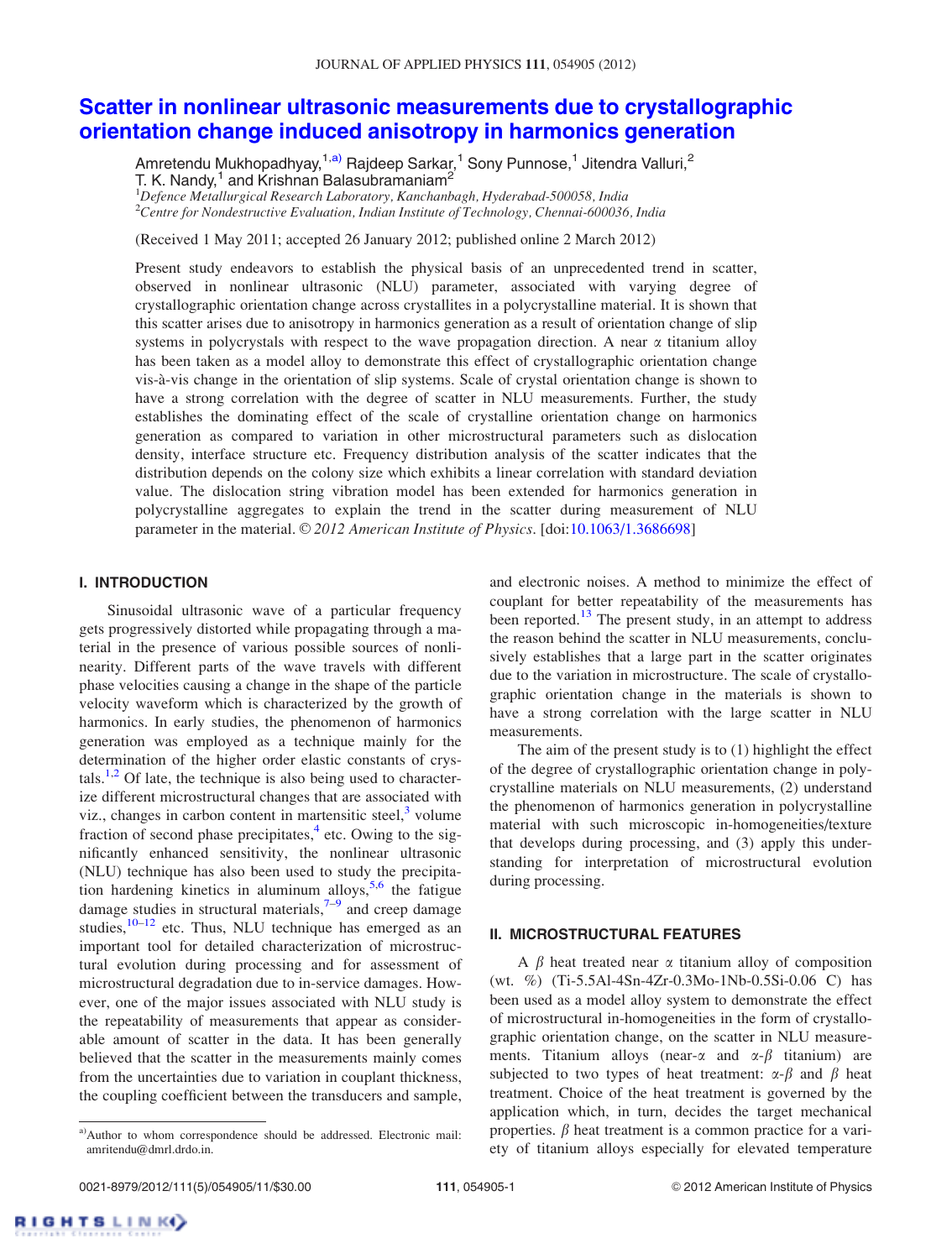applications. In  $\beta$  heat treatment condition, microstructure is strongly dependent on the cooling rate from the solution treatment temperature. Upon cooling from solution treatment temperature above  $\beta$  transus,  $\alpha$  phase forms in the prior  $\beta$ grain either through nucleation and growth or martensitically, depending upon the cooling rate. While slower cooling rate gives a colony type structure, faster cooling rate results in fine acicular  $\alpha$  structure. Formation of  $\alpha$  lath from the parent  $\beta$  matrix is associated with Burger orientation relationship  $(OR)^{14,15}$  that is as follows:

$$
{0001}_{\alpha}/({110}_{\beta} \text{ and } \langle 11\bar{2}0\rangle_{\alpha}/({\langle 1\bar{1}1\rangle_{\beta}}
$$

Laths with parallel basal plane share the same {011} plane. As only two  $\langle 111 \rangle$  directions are possible in each  $\{011\}$ plane, growth direction of any lath in one {011} plane must correspond to the two variants of Burger OR. Owing to this OR growth of the laths in one {011} plane is parallel to either of the two invariant lines as shown in Fig. 1. Angle between the invariant lines is the angle between the geometric growth directions and governs the morphology of the structure. In case of furnace cooled colony structure  $\alpha$  laths within a colony grows as a single variant. With increase in cooling rate colony size decreases. Tendency to from differently oriented colonies within a prior beta grain also increases with increase in cooling. Morphology changes from aligned lath colony to fine acicular  $\alpha$  structure. Growth directions and crystallographic orientation changes randomly over small length scale.

# III. EXPERIMENTAL

#### A. Heat treatment and specimen preparation

Five specimens of the near  $\alpha$  titanium alloy have been solution annealed in  $\beta$  phase field at 1070 °C ( $\sim$ 20 °C above beta transus) for 2 h followed by cooling at different rates (Table I). All the specimens were subsequently aged at 700 °C for 2 h followed by air cooling. Surface grinding of the specimens has been carried out to obtain specimens with thickness of  $(10 \pm 0.5)$  mm ensuring plane parallelism better than 10  $\mu$ m. Specimens for optical and scanning electron

TABLE I. Details of specimens with cooling rate.

| Specimen<br>ID. | Specimen             | Cooling rate<br>$\degree$ C/sec | Colony Size<br>$(\mu m)$ |  |
|-----------------|----------------------|---------------------------------|--------------------------|--|
| a)              | Slow furnace cooling | 0.016                           | $200 \pm 50$             |  |
| b)              | Fast furnace cooling | 0.10                            | $150 \pm 50$             |  |
| $\circ$ )       | Air cooling          | 6.03                            | $30 \pm 10$              |  |
| d)              | Oil quenching        | 67.35                           | $5 \pm 10$               |  |
| e)              | Water quenching      | 184.42                          | $0.4 \pm 0.2$            |  |

micrograph have been prepared by conventional metallographic techniques and etched with Kroll's reagent. Specimens for transmission electron microscopy(TEM) has been prepared using Fichione jet polisher using  $5\%$  H<sub>2</sub>SO<sub>4</sub> solution at  $-50$  °C at 12 V. FEI TECNAI 20 T TEM at 200 kV has been used to study changes in dislocation density, the morphology of the second phases.

#### B. Measurements of ultrasonic parameter

A RITEC SNAP RAM-5000 high power ultrasonic system was used for ultrasonic measurements. A computer controlled transmitter-receiver capable of generating sinusoidal waveforms (in the tone-burst mode) with selectable number of cycles was used to drive the transducers. The RITEC system that is fully computer controlled contains two gated amplifiers of different frequency ranges, a super-heterodyne receiver which is capable of filtering, reversing phase and frequency sweeping of fundamental, second and third harmonics. The system incorporates an RF gated amplifier module to deliver very high power RF tone bursts that are needed for extracting higher harmonics and also for generating numerous cycles of long bursts especially suitable for materials with high attenuation characteristics. The experimental setup is shown in Fig. 2. An RF tone burst of a certain frequency and pulse width is transmitted into the material under study, and the "distorted" signal is recorded in the transmission mode. Specimens are insonified at a fundamental frequency of 10 MHz and second harmonics along with the fundamental signal is received by a high power 20 MHz Lithium Niobate transducer. By varying the input excitation



FIG. 1. Schematic of Burgers orientation relationship (a) variant 1 (b) variant 2.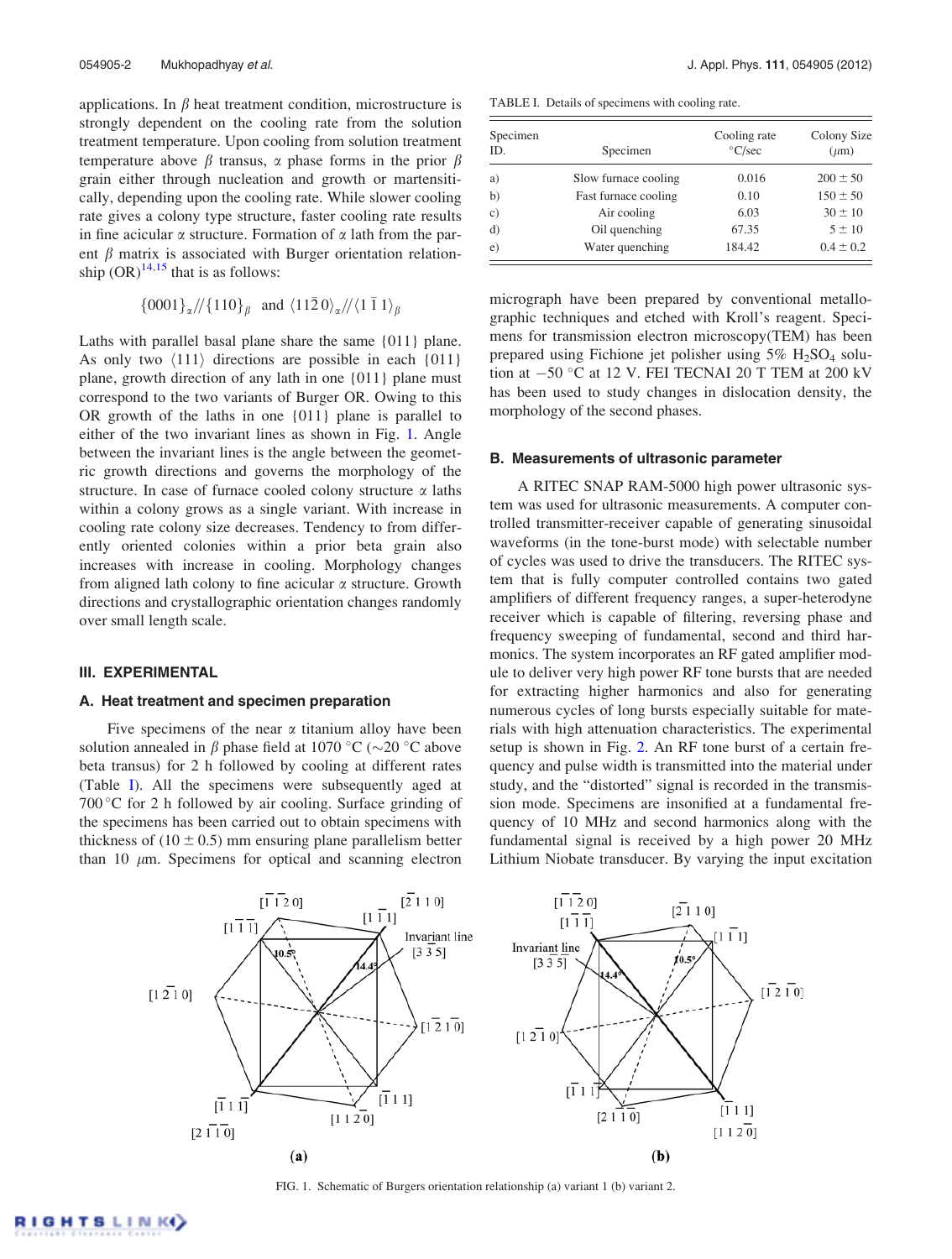



FIG. 2. Block diagram of the experimental setup for measuring nonlinear ultrasonic parameter.

voltage, a series of fundamental  $(A<sub>I</sub>)$  amplitudes are generated and the corresponding second harmonics  $(A_2)$  amplitudes are recorded. Slope of  $A_2$  versus  $A_1^2$  plot are measured for series of  $A_1$  values and linear correlation is obtained. Using the value of slope, second harmonics based NLU parameter which is a material dependent property is computed using the following relationships

$$
\beta' = \frac{8 v^2 A_2}{\omega^2 z A_1^2},\tag{1}
$$

where  $\beta' =$  second harmonics based nonlinear parameter,  $v =$ longitudinal velocity, z = thickness of specimen,  $\omega$  is the fundamental frequency. Since the amplitude of fundamental and higher order harmonics are measured in terms of mV (not displacement), the nonlinear parameter  $\beta'$  is function of  $A_2/A_1^2$  is relative term having unit of 1/mV. Experimental error due to the noise from the system was determined to be less than  $\pm 1\%$ . Value thus obtained is further normalized with respect to the  $\beta'$  value of air cooled specimens in order to reduce the systematic error of the instrument. Measurements were repeated several times at different locations. It is noted that range of variation for the values measured in the experiments is large and is highest in case of the slow furnace cooled structure and gradually decreases with increasing cooling rate. In order to understand the scatter behavior in detail, frequency distribution analysis was carried out for about 100 measurements for  $\beta'$  parameter at different locations in slow furnace cooled, air cooled and water quenched specimens. Measurements were also repeated 10 times for  $\beta'$ parameter for a given location of a specimen with fixed orientation in each case of slow furnace cooled, air cooled and water quenched specimens.

Ultrasonic longitudinal phase velocity was measured in pulse echo mode using a 200 MHz pulser receiver (Olympus NDT Panametrics PR5900) with a 20 MHz transducer of 3 mm diameter. The signal was digitized at 1 Gs/s rate using an Analog to Digital converter card. For each specimen 10 measurements were done and average of the 10 measurements was taken for comparison.

# IV. RESULTS

# A. Nonlinear ultrasonic parameter

Figure 3 shows plot of normalized relative NLU parameter  $\beta'$  versus cooling rate. Considerable variations are observed in the values of  $\beta'$  measured at different locations of specimens and are manifested in significant scatter. An overall trend can be seen when mean values  $(\sim 11\%$  change in mean value) are considered; however, this trend is almost eclipsed by the predominant scatter in the measured values. Further, it is observed that scatter in the values of NLU parameter is the maximum in the furnace cooled specimen and gradually decreases with increasing cooling rate. Frequency distribution analysis for  $\beta'$  parameter at different locations in each case of slow furnace cooled, air cooled and water quenched specimens show an interesting pattern in the distribution. Results that are composed of mean, standard



FIG. 3. Variation in normalized relative  $\beta'$  with cooling rate.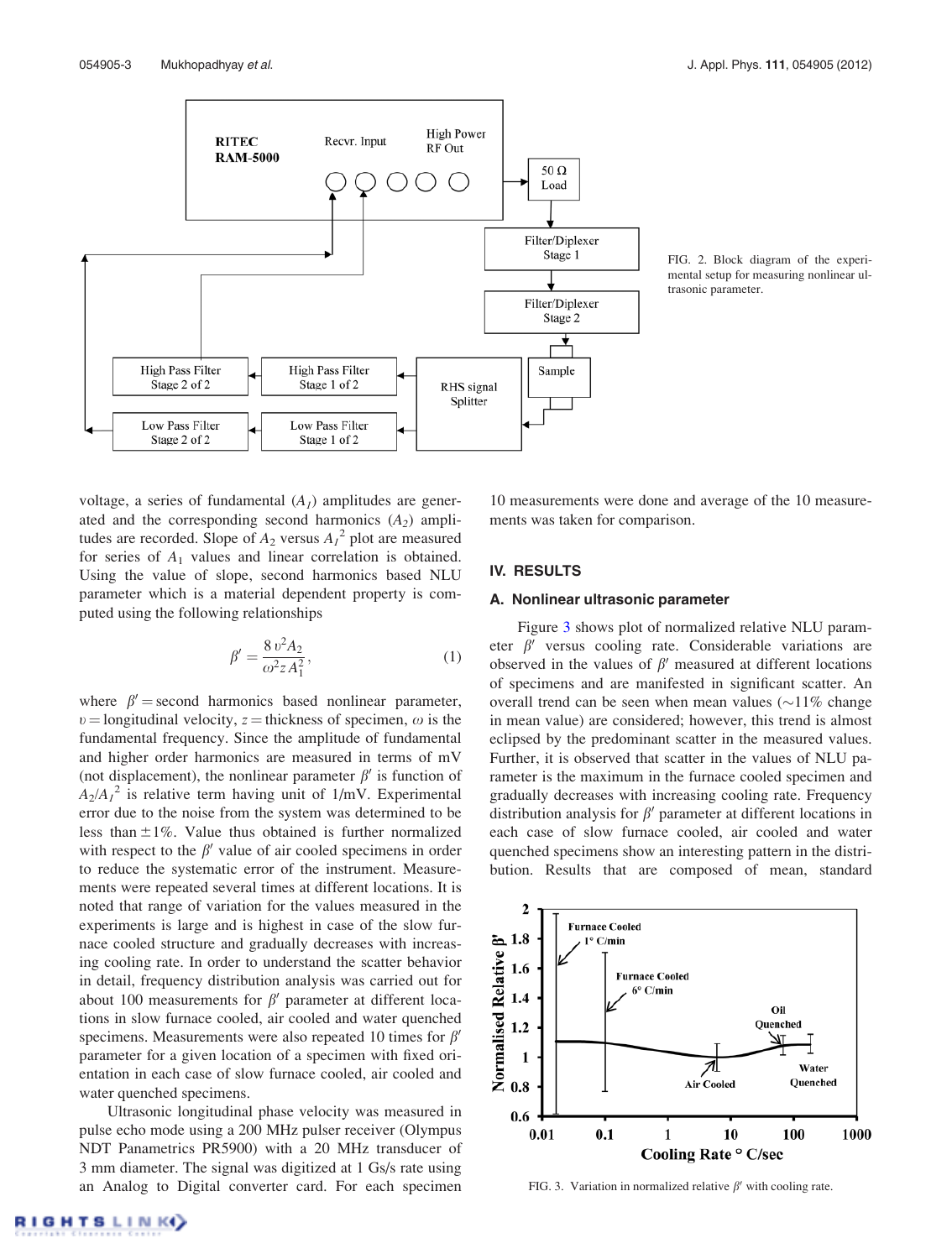| Specimen       | Mean                   | Median                 | Standard<br>Deviation  | Skew<br>$1/n \sum_{i=1}^{n} (x_i - x^{-})^3$<br>$\left(1/n \sum_{i=1}^n (x_i-x^{-1})^2\right)^{3/2}$ |
|----------------|------------------------|------------------------|------------------------|------------------------------------------------------------------------------------------------------|
| Furnace cooled | $8.94 \times 10^{-04}$ | $8.75 \times 10^{-04}$ | $1.89 \times 10^{-04}$ | 1.129                                                                                                |
| Air cooled     | $8.06 \times 10^{-04}$ | $8.09 \times 10^{-04}$ | $4.33 \times 10^{-05}$ | $-1.512 \times 10^{-01}$                                                                             |
| Water Quenched | $8.76 \times 10^{-04}$ | $8.76 \times 10^{-04}$ | $2.46 \times 10^{-05}$ | $-2.813 \times 10^{-03}$                                                                             |

TABLE II. Analysis of around 100 NLU measurements done on three specimens.

deviation, median value and the skew of distribution for the three specimens are shown in Table II. Corresponding plots are shown in Fig.  $4(a) - 4(c)$ . For the slow furnace cooled specimen, the standard deviation is highest with distribution being positively skewed. With increase in the cooling rate the standard deviation value decreases and distributions become symmetric. Figure 5 shows plot of standard deviation and colony size versus cooling rate in slow furnace cooled, air cooled and water quenched specimen which shows as cooling rate decreases both standard deviation and colony size decreases. Corresponding plot (Fig. 6) of colony size versus standard deviation shows that good linear correlation exists between colony size and standard deviation values. It is to be noted that in water quenched structure the colony size is almost equal to the size of  $\alpha$  laths and thus thickness of  $\alpha$  lath is taken as a measurement of colony size in case of water quenched structure. Table III shows the mean, median and standard deviation values obtained in the case of the measurements done at fixed orientation and location for the three specimens. It can be noticed that standard deviation values are almost equal.

Ultrasonic longitudinal phase velocity shows a reverse trend as shown in Fig. 7, though the dependence is only marginal (3% change in phase velocity).

#### B. Micro-structural characterization

Detailed microstructural characterization has been carried out to understand the typical trend in the scatter vis-a` vis scale of variation in microstructural features with cooling rate. Optical, scanning electron secondary images of transformed  $\beta$  structure as a function of cooling rate are shown in Fig. 8 and Fig. 9 respectively. They clearly show that the microstructure is sensitively dependent on cooling rate. In furnace cooled structure, microstructure comprises similarly aligned  $\alpha$  laths forming  $\alpha$  colonies within the prior  $\beta$  grains. With increasing cooling rate, the thickness of  $\alpha$  laths and the size of  $\alpha$  colony decreases. Tendency to form differently



FIG. 4. Frequency distribution of  $\beta'$  values obtained for (a) furnace cooled at 1 °C/min, (b) air cooled, and (c) water quenched specimen.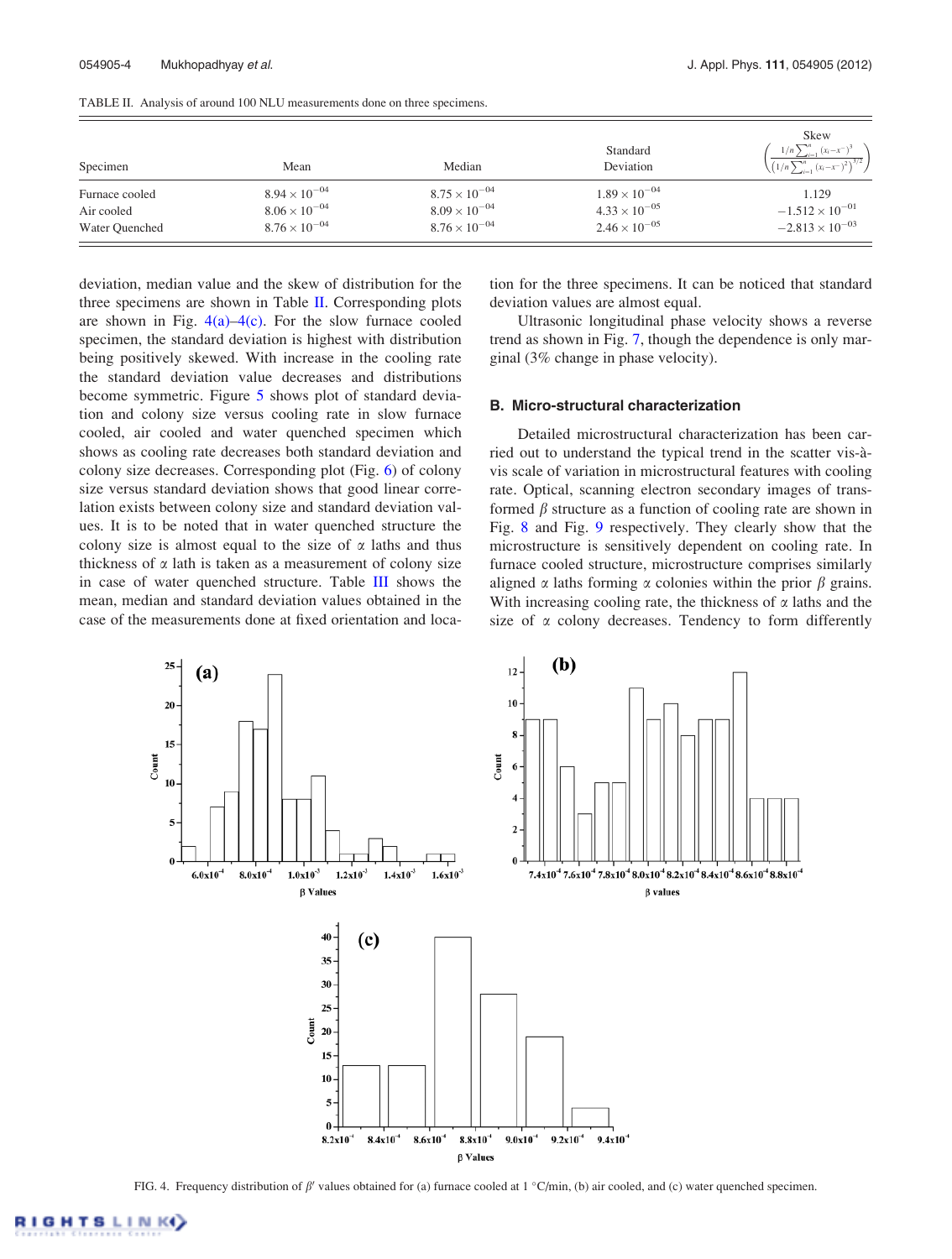

FIG. 5. (Color online) Variation in colony size vis-à-vis standard deviation with cooling rate.

oriented colonies within a prior beta grain also increases with cooling rate. The colony structure degenerates into randomly oriented  $\alpha$  platelets especially in oil and water quenched specimens, the thickness of  $\alpha$  platelets is lowest in water quenched structure. Selected area diffraction pattern (SADP) of  $\alpha$  lath is shown in Fig. 10, presence of super lattice spots points toward  $\alpha_2$  phase which is present in all specimens. The details of retained  $\beta$  film can only be seen by transmission electron microscopy (Figs. 11 and 12). In furnace cooled and air cooled specimens the film is continuous whereas in the oil quenched specimen, the film is discontinuous and broken at several places. In water quenched specimen,  $\beta$  film is almost absent (Fig. 12). Figure 13 shows dislocation substructure in the vicinity of  $\alpha$ - $\beta$  interface. A high dislocation density near the walls is observed in both air cooled and oil quenched specimen. Dislocation substructure inside the  $\alpha$  lath interior for different cooling rates is shown in Fig. 14. Presence of both large and short segments of dislocation depending upon the orientation of foil (with respect to  $\alpha$ ) is seen. Examination of numerous areas of the foil within the specimens suggests that the dislocation density increases with increasing cooling rate.

# V. DISCUSSION

Figure 3 shows that scatter in the measured values is dominant over the average trend. Though the scatter in measurement is large but interestingly it shows a trend. As the ex-



FIG. 6. (Color online) Variation in colony size with standard deviation of measurements. FIG. 7. Variation in longitudinal phase velocity with cooling rate.

TABLE III. Analysis of 10 measurements done on three specimens at the same location and orientation.

| Specimen       | Mean                   | Median                 | <b>Standard Deviation</b> |
|----------------|------------------------|------------------------|---------------------------|
| Furnace cooled | $6.63 \times 10^{-04}$ | $6.56 \times 10^{-04}$ | $2.64 \times 10^{-05}$    |
| Air cooled     | $8.44 \times 10^{-04}$ | $8.45 \times 10^{-04}$ | $4.28 \times 10^{-05}$    |
| Water Ouenched | $8.96 \times 10^{-04}$ | $8.91 \times 10^{-04}$ | $1.98 \times 10^{-05}$    |

perimental conditions were kept similar in all the measurements, a gradual decrease in the standard deviation suggests that the large scatter inherently come from variation in microstructural features with cooling rate. Nearly equal values of standard deviation obtained in measurements done on the three specimens at fixed orientation and location (Table III) further indicate that the observed scatter originates from the change in locations and orientations of the specimens during measurements. Changes in the location and orientations of specimens during measurements can cause change in crystallographic orientations of the grains with respect to the wave propagation directions. This can lead to recording of different values of  $\beta'$  during measurements for a given specimen. Thus, to clearly understand the source of scatter in the present alloy, harmonics generation has been studied from the viewpoint of wave-material interaction in the polycrystalline material with varying scale of microstructural features. The wave equation describing a pure longitudinal wave propagating in certain special (arbitrary) direction in an anisotropic nonlinear medium can be written  $as<sup>16</sup>$ 

$$
\frac{\partial^2 u}{\partial t^2} = g \left( \frac{\partial u}{\partial x} \right) \frac{\partial^2 u}{\partial x^2},\tag{2}
$$

where x is the propagation direction and  $u$  is the particle displacement.

The shape of the distorted wave form and the associated shift of energy to various harmonics depend on the explicit form of the function  $g\left(\frac{\partial u}{\partial x}\right)$ . For most solids, the sign of the derivative  $g'(\frac{\partial u}{\partial x})$  is negative and leads to forward sloping wave form. In their pioneering work, Hikata et  $al$ ,<sup>17</sup> has shown that the functional form of  $g\left(\frac{\partial u}{\partial x}\right)$  has two contributing nonlinear factors. One is the lattice anharmonicity and the other due to the nonlinear part of the stress-strain relationship for any dislocation displacement. Considering the higher order terms in the displacement of dislocation

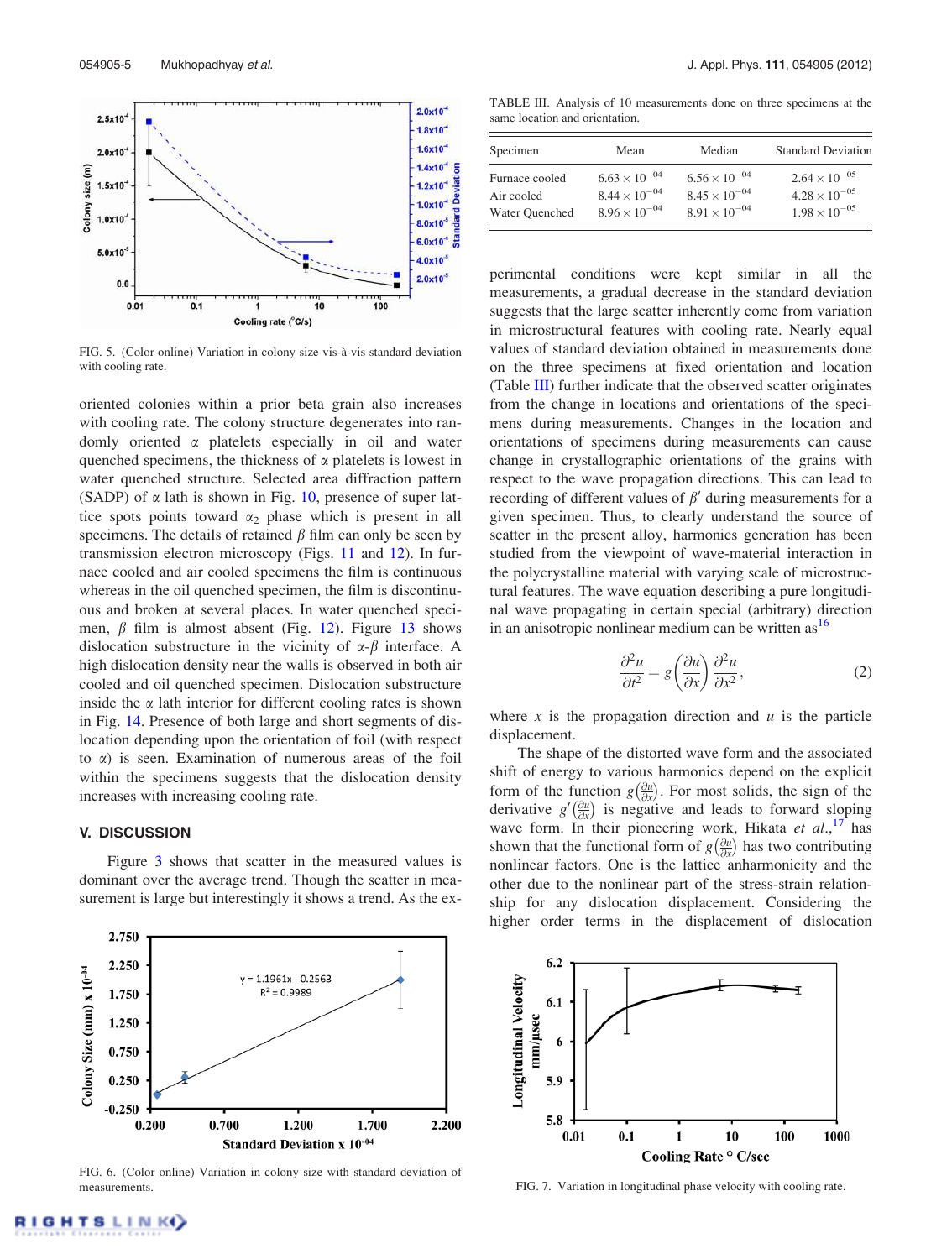

FIG. 8. Optical micrograph of specimens solution annealed at 1070 °C followed by (a) furnace cooling at 1 °C/min, (b) furnace cooling at 6 °C/min, (c) air cooling, (d) oil quenching, and (e) water quenching and subsequently aged at  $700^{\circ}$ C followed by air cooling.

(bowing) between the pinning points and the variation in line energy along dislocations, in the dislocation string vibration model described by Granato and Lucke,<sup>18</sup> Hikata et al.<sup>17</sup> have shown that nonlinear relation between a static stress and the dislocation displacement leads to the following equation of motion of a dislocation under the influence of combined static and oscillatory stresses

$$
A\frac{\partial^2 \xi}{\partial t^2} + B\frac{\partial \xi}{\partial t} - C\left[\left(\frac{\partial^2 \xi}{\partial \eta^2}\right) - C'\left(\frac{\partial \xi}{\partial \eta}\right)^2 \left(\frac{\partial^2 \xi}{\partial \eta^2}\right)\right] = bR\sigma,
$$
\n(3)

where  $\sigma$  is the combination of static and oscillatory stress due to ultrasonic wave,  $B$  damping coefficient of dislocation motion, and A is the effective mass of dislocation per unit length,  $R$  is the Schmid factor,  $b$  is Burgers vector,

$$
C = W_e \left( 1 + m \cos^2 \theta - 2m \sin^2 \theta \right), C'
$$
  
= 
$$
\frac{3(1 + 3m \cos^2 \theta - 4m \sin^2 \theta)}{2(1 + \cos^2 \theta - 2m \sin^2 \theta)},
$$
 (4)

wherein  $m = (W_e - W_s)/W_e$ ,  $W_e$  and  $W_s$  are line energy of edge and screw dislocation per unit length respectively,  $\theta$  is the angle between Burgers vector and the dislocation line under zero stress.

From the above relationship they have shown that in a single crystal, contribution of lattice anharmonicity toward the harmonics generation is a function of Huang elastic coefficients, which in turn can be written as linear combinations of Brugger elastic constants. On the other hand, the harmonics generation due to nonlinear dislocation motion is function of dislocation density, dislocation loop length and orientation, bias stress, etc.



FIG. 9. (Color online) Scanning electron micrograph showing variation in morphology of  $\alpha$  lath in (a) furnace cooled at 1 °C/min, (b) furnace cooled at 6 °C/min, (c) air cooled, (d) oil quenched, and (e) water quenched specimens.

LINK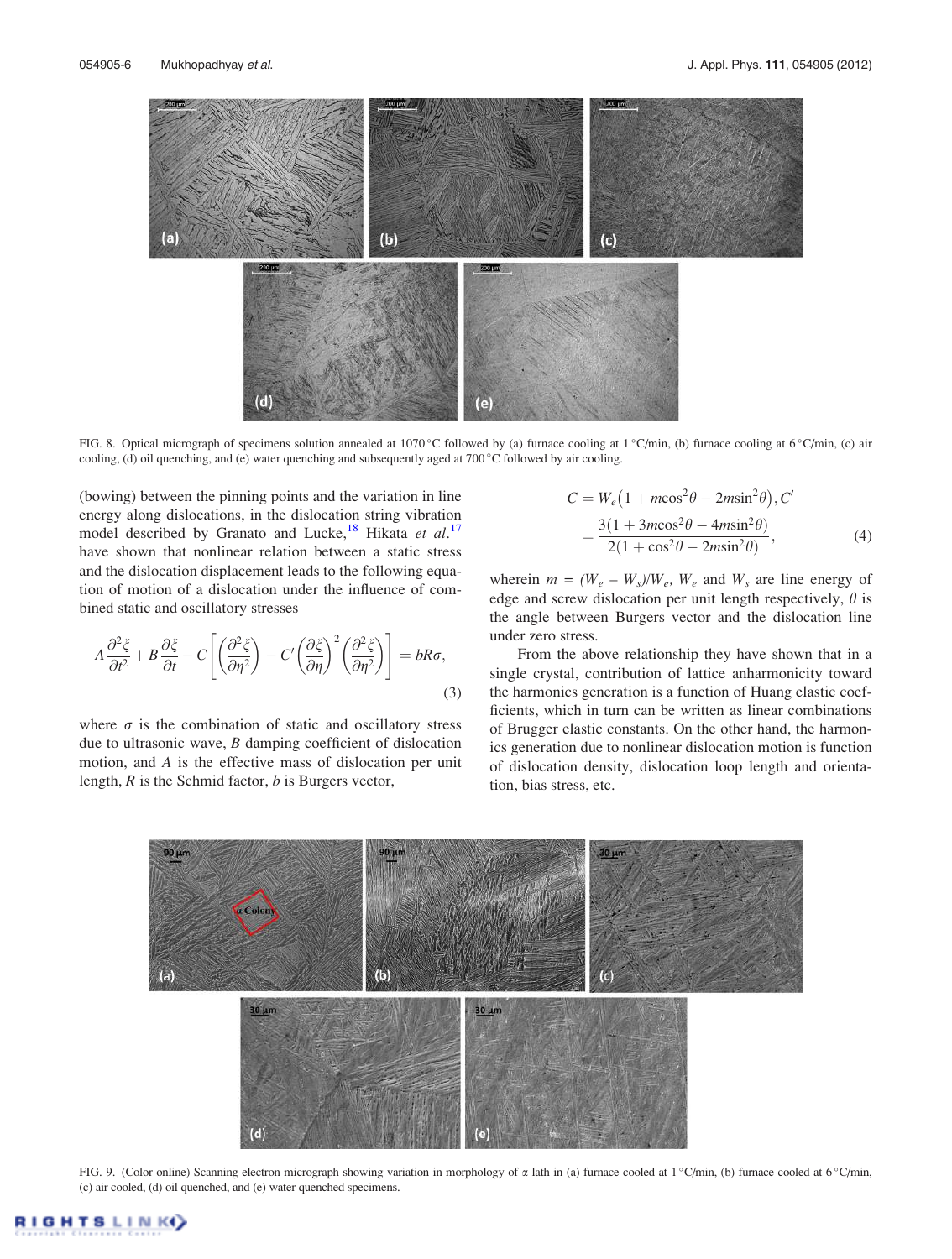

FIG. 10. Selected area diffraction patterns showing super lattice spot in (a) furnace cooled at  $1 °C/min$  and (b) oil quenched structures.

Considering the effect of Peierls-Nabarro barrier stress on the nonlinear dynamics of dislocation motion Yost and Cantrell,<sup>19,20</sup> in a pioneering work, first pointed out that harmonics generation in polycrystalline solids depends on the randomness in orientation of the grain aggregates in addition to the contribution from each grain (crystallites). The study highlights the effect of lattice periodicity on the period of Bessel function oscillation at low stress amplitude. It has been shown that the nonlinearity parameter exhibits a Bessel function oscillatory dependence on the stress amplitude. At large amplitudes the oscillatory dependence of nonlinearity parameter diminishes and in the limiting case only static contribution from dislocation remains. Though in a different context but the study first highlights the effect of randomness of grain orientation on harmonics generation in polycrystalline solids. In the present case also the harmonics generation depends upon the nature of grain aggregation along the wave propagation path. This is due to the fact that harmonics generation is a cumulative process and in a polycrystalline solid the contribution of each grain toward harmonics generation depends upon two major factors, viz., amplitude of resolved stress on slip systems and the number of active slip systems. Both the factors, in turn, depend upon the orientation of the grain with respect to wave propagation direction, i.e., on the value of R. Thus, the nonlinearity parameter varies as function of R for different wave propagation directions. In addition to the contribution of each grain toward the amplitude of overall harmonics generation, there are different rays that travel through slightly different propagation path and get integrated at vari-



FIG. 11. Transmission electron images showing continuous layer of  $\beta$ between the  $\alpha$  laths in (a) Furnace cooled at  $1^{\circ}$ C/min, and (b) Furnace cooled at 6°C/min specimens.

ous points on the receiving transducer. Each such ray of acoustic waves propagate through a different series of contiguous grains and each series of contiguous grains lead to slightly different propagation path because of differences in the average grain orientation and size along the wave path. The differences in the propagation path lead to differences in phase at various points on the receiving transducer. When the different rays are integrated over the receiving transducer the measured fundamental and harmonic amplitudes vary in accordance with the phase variations from the different paths. In case of coherent interference of different rays harmonics generation will be high. Hence, in polycrystals the overall harmonics generation will depend upon factors such as (1) the integrated value of the amplitude of harmonics generated from each grain across the propagation path for a given ray, (this depends upon the integrated value of R over all the grains for a given ray), and (2) vector sum of the rays over all the slightly different paths for different rays that arrive at various points on the receiving transducer. Thus, depending upon the grain orientation vis-à-vis the direction of wave propagation harmonics generation will vary.

In polycrystalline solids there can be two cases (1) presence of preferred grain orientation (texture) and (2) perfectly random grain orientation.

(1) Presence of preferred grain orientation (texture): For this material, depending upon the orientation of specimen, further there can be two possibilities.



FIG. 12. Transmission electron images showing  $\beta$  between the  $\alpha$  laths in (a) air cooled, (b) oil quenched, and (c) water quenched specimens.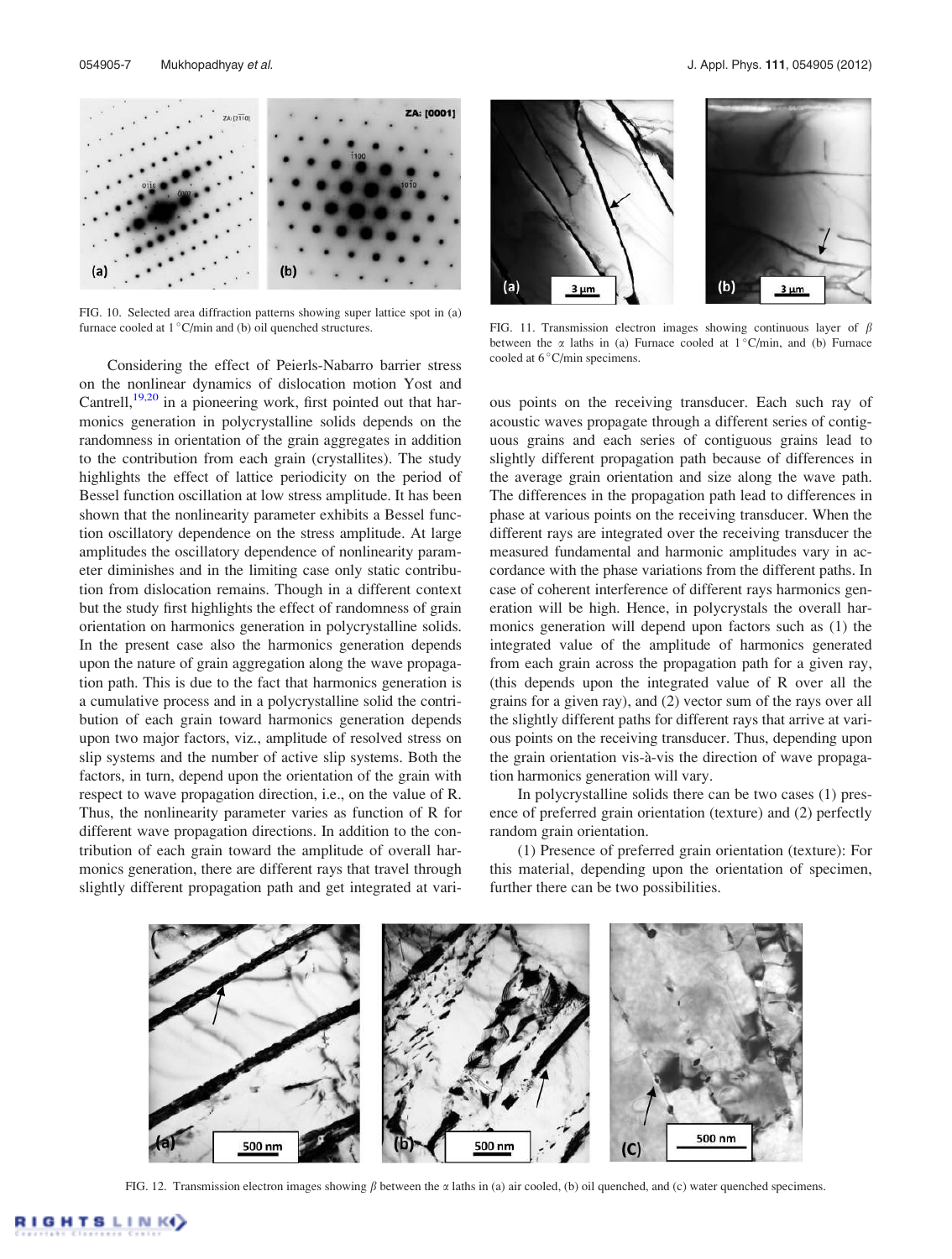

FIG. 13. Transmission electron images showing boundary between  $\alpha'$  and retained  $\beta$  consists of walls of high dislocation density in (a) air cooled, and (b) oil quenched specimens.

(a) Wave propagation along the highly symmetric crystallographic direction

Wave propagation along the highly symmetric crystal direction gives rise to simultaneous activation of several favorably oriented slip systems (with constant Schmidt factor R) in individual crystallites (grains). Dislocation motion in all the active slip systems will contribute coherently toward harmonics generation. This is because regular/symmetric orientation of slip system ensures constant path difference visà-vis constant phase difference between different rays. Hence, in case of a highly textured material where several crystallites may be favorably oriented to the high symmetric wave propagation direction, it can be envisioned that amplitude of harmonics will be very large.

(b) Wave propagation along any other directions.

For wave propagation along any general direction (other than high symmetric ones), there will be at least one slip system that will be activated and will contribute toward harmonics generation. The value of R for slip system in one crystallite will remain constant for all crystallites with similar orientation across the wave propagation direction. This will lead to dislocation displacements in the same slip system in large number of crystallites along wave propagation direction and will increase the amplitude of harmonics produced. In this case the amplitude of harmonics generated will be not as high as the one produced when the wave propagation is along the symmetric direction.

(2) Perfectly random grain orientation.

For these materials, random grain orientation leads to random orientation of slip system with respect to the wave propagation direction, hence, different slip systems will be activated across crystallites. Schimd factor R can have any value between 0 and 0.5 for each slip system and phase relation among different rays will also be random. Randomness in the orientations of slip systems can lead to incoherent interference of different rays propagating through the material. This will reduce the amplitude of harmonics generated. It is



FIG. 14. Transmission electron images showing dislocations in internal regions of  $\alpha$  lath in (a) furnace cooled at 1 °C/min, (b) furnace cooled at 6 °C/min, (c) air cooled, (d) oil quenched, and (e) water quenched specimens.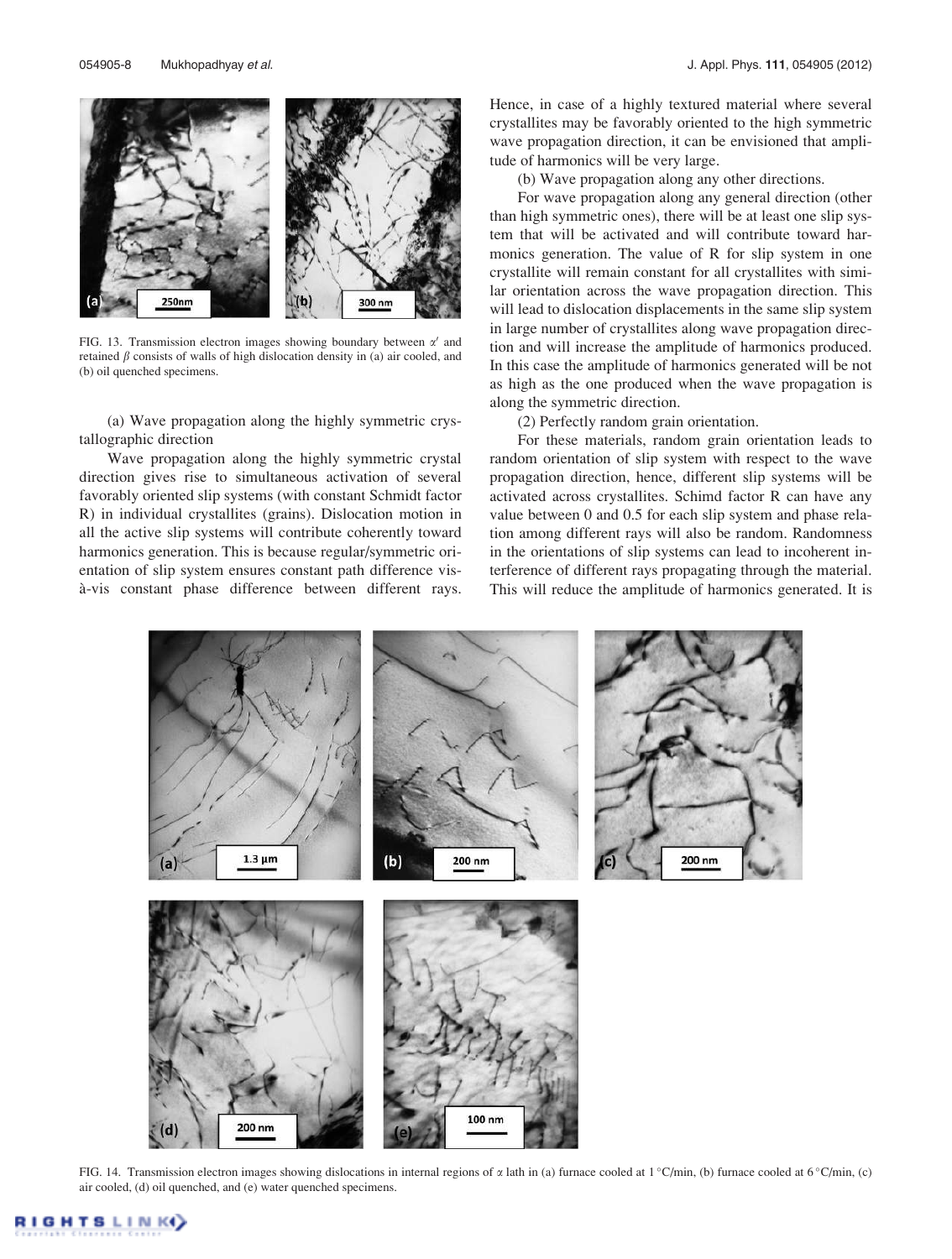to be noted here that because of the random grain orientation all the wave propagation directions will be almost equivalent and anisotropy in harmonics generation will be also less.

Thus, in polycrystals, apart from the other microstructural parameters, nature of grains aggregation plays an important role in the process of harmonics generation. In the present alloy to understand the effect of grain aggregation, exact nature of crystallographic orientation change of different laths/colony aggregation has been studied. Apart from this effect, the presence of fine layer of stable  $\beta$  in between the laths, the contribution of the individual lath (in terms of displacement of dislocation in individual lath, dislocation density inside lath, etc.), the interface dislocations toward harmonics generation, have been investigated to figure out the dominant microstructural feature affecting harmonics generation.

# A. Crystallographic orientation of laths/colony

One of the most important parameter that can influence harmonics generation significantly in the present alloy is the orientation of lath/colony inside prior  $\beta$  grain, orientation of prior  $\beta$  grain with respect to the wave propagation direction. Formation of  $\alpha$  lath from the parent  $\beta$  matrix is associated with Burger orientation relationship (as discussed in Sec. I). This leads to 12 variants of  $\alpha$  phase. While furnace cooling gives rise to colony structure in which laths within the colony grows as single variant (i.e., crystallographic orientation remains almost same), oil or water quenching yield nearly random structure of  $\alpha$ . Thus, it is evident that in a colony structure, all the laths in a colony will contribute toward harmonics generation and will give rise to overall increase in amplitude of harmonics produced. Depending upon the wave propagation direction vis-à-vis the colony orientation amplitude of overall harmonics generation will vary. As the cooling rate increases colony size decreases and laths become finer, different slip systems will get activated in differently oriented  $\alpha$  laths along wave propagation direction. This can lead to incoherency in harmonics generation and amplitude of harmonics generated will decrease as well as anisotropy in harmonics generation will reduce.

#### B. Effect of presence of stable  $\beta$  in between laths

With the increase in cooling rate fine layer of  $\beta$  that forms in between the laths become more and more discontinuous and this layer is almost absent in case of water quenched specimen. Presence of thin layer of  $\beta$  phase between the laths leads to anisotropy in the dislocation displacement. This anisotropy can be derived from the near OR that exists between the  $\alpha$  and  $\beta$  laths. Orientation of laths with respect to the wave propagation direction decides slip system will contribute significantly toward harmonics generation. Previous studies indicate that three different a-type  $(-1/3 \langle 1120 \rangle)$  slip systems can be active inside the  $\alpha$  laths in near alpha titanium alloys.<sup>21</sup> Their alignment with respect to the  $\beta$  laths is shown in Fig. 15. It can be clearly seen that the  $a_1$  slip direction in  $\alpha$ phase is nearly parallel to the  $b_1$  slip direction in  $\beta$  phase, while there exists a significant  $(11.5^{\circ}$  about  $[0001]$ ) misalignment between the  $a_2$  slip direction in  $\alpha$  phase and the  $b_2$  slip direction in  $\beta$  phase. Hence, a thin  $\beta$  layer present between



FIG. 15. Schematic representation showing orientation of slip direction in  $\alpha$  and  $\beta$  phase.

 $\alpha$  laths can produce high resistance to the dislocation displacement and depending upon the wave propagation directions a colony of laths can contribute less toward harmonics generation. This is reflected in very low values of measured NLU parameter in some locations in furnace cooled structure and contributes to the scatter.

# C. Effect of interface dislocation

Besides dislocations inside the  $\alpha$  laths, interface dislocations also contribute to harmonics generation. Therefore, as the microstructure becomes finer as a result of higher cooling rate, the area fraction of interface increases resulting in increasing contribution of interface dislocation toward NLU parameter. It is to be noted that displacement of interface misfit dislocation depends upon mis-orientation across the lath interface. Misfit dislocations across high mis-orientation interface experiences high resistance in vibration and contribute little toward harmonics generation. Presence of a thin layer of stable  $\beta$  in the lath interface further produces high resistance to the dislocation displacement and corresponding decrease in the NLU parameter.

#### D. Contribution of individual lath

In addition to the orientation factor contribution of individual laths toward harmonics generation depends upon: (1) dislocation density inside laths, (2) resistance to dislocation displacement for a given stress, (3) dislocation loop length, and (4) line direction or orientation of dislocation.<sup>17</sup> It is observed that dislocation density increases with increasing cooling rate (Fig. 14). As the dislocation density increases, the number of dislocation that vibrates under the action of oscillating stress also increases. It leads to increase in the amplitude of harmonics and increase in NLU parameter. On the other hand, higher dislocation density implies decrease in dislocation loop length that results in a decrease in the amplitude of vibration. This will reduce the amplitude of harmonics generation and thereby decrease in the NLU parameter.

# E. Combinational effect of different features on harmonics generation

As the degree of crystallographic orientation varies, randomness of the orientation of the slip systems in the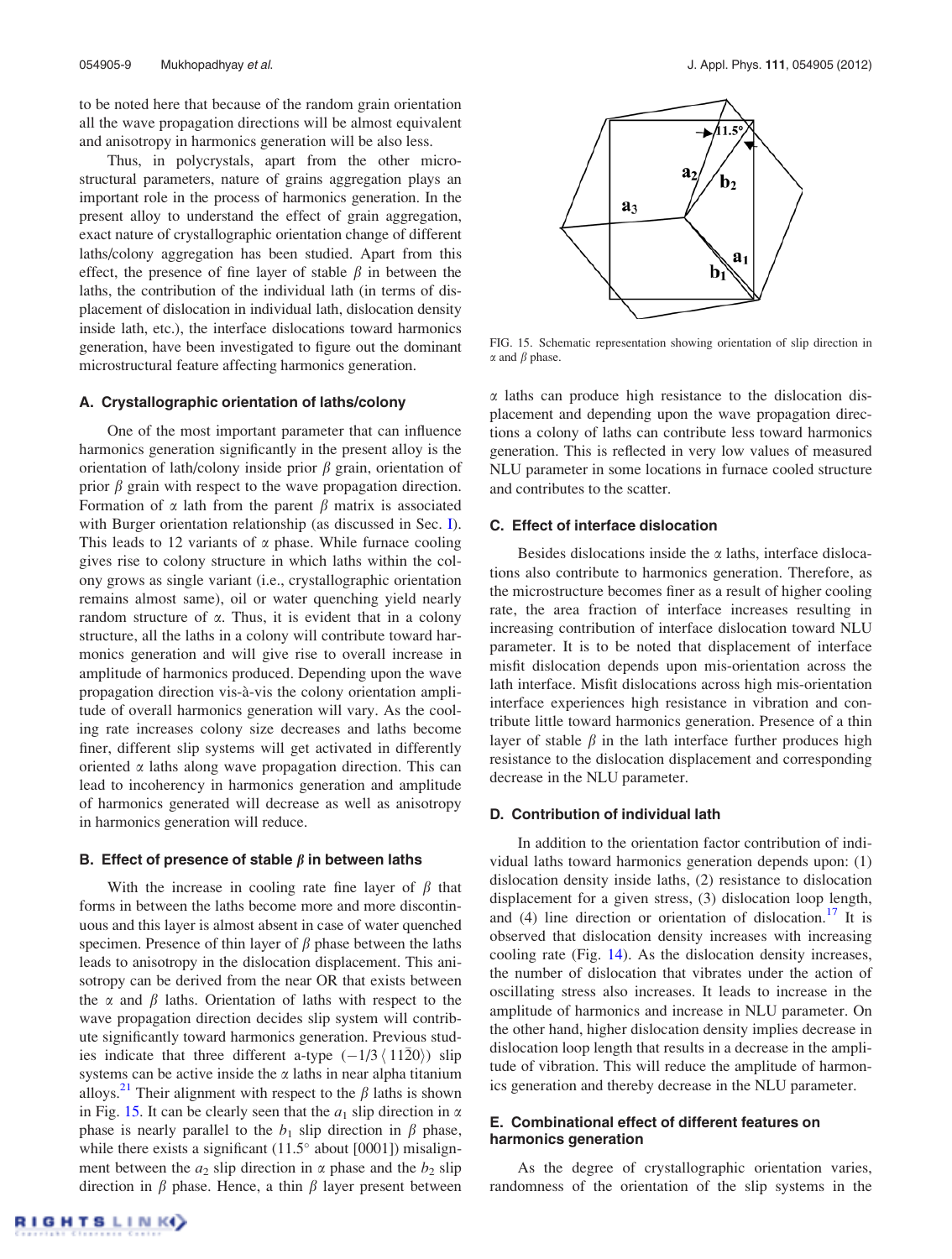polycrystalline aggregates varies with respect to the wave propagation directions. This influences the NLU measurements to a large extent and scatter in the measurements largely varies depending upon the scale of crystallographic orientation change. In case of furnace cooled colony structure with laths oriented in a particular crystallographic direction within a  $\alpha$  colony, all the laths in the colony contribute simultaneously toward harmonics generation, dislocation displacement across colony produces relatively large amplitude of harmonics. In an extreme case of colony orientation along high symmetric wave propagation directions, amplitude of harmonics produced will be very high. Probability of recording these very high values during measurements at different locations depends upon the probability of colonies orientated along the high symmetric wave propagation directions. For other orientations amplitude of harmonics will decrease. Measurements done at several locations lead to variation in colony orientations, and thus, R will take a range of different values (but will remain constant for a slip system across the laths in a colony) that will get manifested as scatter in measurements. Apart from this, fairly coarse colony size (150–250  $\mu$ m) leads to variation in crystallographic orientation at microscopic length scale. This results in significant variation in the interaction of ultrasonic wave with the insonified volume. Presence of a thin, continuous layer of  $\beta$  between the  $\alpha$  laths can cause further anisotropy in harmonics generation and contributes to the high scatter (as discussed in Sec. V B).

Possibility of such anisotropy does not exist in the rapidly cooled structures where the orientation of  $\alpha$  changes randomly over small length scales and continuous  $\beta$  layer is almost absent. Randomness of slip systems with respect to the wave propagation directions leads to incoherent interference of different rays. Measurements at different locations become equivalent with respect to the random lath orientations vis-a`-vis wave propagation directions. Hence, with increase in cooling rate as randomness of the structure increases standard deviation systematically decreases. Thus, large scatter in NLU measurements has a strong correlation with the scale of crystallographic orientation change. The scale of crystallographic orientation change, which in turn, is governed by the colony size, dictates the nature of scatter in measurements. This is manifested through the plot of colony size versus standard deviation (Fig. 6). It is evident that a linear correlation exists between colony size and recorded standard deviation values. Further, the positively skewed frequency distribution with a very few recorded high value of NLU parameter for furnace cooled structure suggests the presence of relatively less high symmetric directions with few independent slip systems in the present alloy. This is consistent with the fact that the number of independent slip system will be 2, if  $(10\bar{1}0)$   $[11\bar{2}0]$  slip systems are assumed to be operative.

The overall trend of the average value of NLU parameter though suggests that several factors such as dislocation density inside laths, volume fraction of interface, change in the internal stress in side laths, interface dislocation vibration, etc., simultaneously contribute toward harmonics generation, but their contribution is largely dependent and dominated by the scale of orientation change across colony/ laths. Present study thus, establishes that NLU is a highly sensitive technique as compared to linear ultrasonic technique for determination of microstructural state of materials. This technique can be effectively used for the nondestructive characterization of micro-structural features for realization of desired mechanical properties during processing and to predict the state of damage in in-service components. At the same time, presence of local anisotropy in material can lead to anisotropy in harmonics generation and thereby considerable scatter in the measurements. The revelation of the present study thus, evokes serious implications to measurements of NLU parameter that has to be accounted during interpretation of results for assessment of microstructure in polycrystalline materials. A methodology consists of several measurements has to be adopted for proper interpretation of NLU results. This is important as change in microstructural state of materials associated with processing and in-service damages leads to evolution of preferred crystallographic orientation of different degree.

# VI. CONCLUSION

- (1) The physical basis of an unprecedented trend in "scatter" during measurement of NLU parameter has been explained using a dislocation string vibration model for harmonics generation for polycrystalline aggregates having variation in crystallographic misorientation at microscopic length scale.
- (2) Notwithstanding the experimental uncertainties in measurements, the present study conclusively establishes that the degree of "scatter" depends strongly on the scale and nature of the crystal orientation change and associated micostructural in-homogeneities. This has serious technological implications to interpretation of results of NLU study for assessment of microstructure.
- (3) Frequency distribution analysis of observed "scatter" values of the NLU parameter indicated a definite trend. It is shown that the characteristic of the distribution changes with variation in the colony size, crystalline symmetry and presence of stable beta in the alloy and a linear correlation exists between colony sizes and standard deviation of scatter values.
- (4) The general applicability of frequency distribution analysis for textured and non-textured material has been highlighted with an emphasis on NLU measurement methodology which calls for several measurements per specimen for microstructural correlation. The average value of NLU parameter obtained with limited measurements has limitations and can even lead to erroneous correlation of microstructural state with NLU parameter.

## ACKNOWLEDGMENTS

The authors wish to acknowledge the financial support from Defense Research and Development Organization, Government of India. The support rendered by the members of MEG, TAG, and NDTG of DMRL is gratefully acknowledged. Authors are grateful to Shri. Chandan Mondal, scientist, DMRL for stimulating discussions.